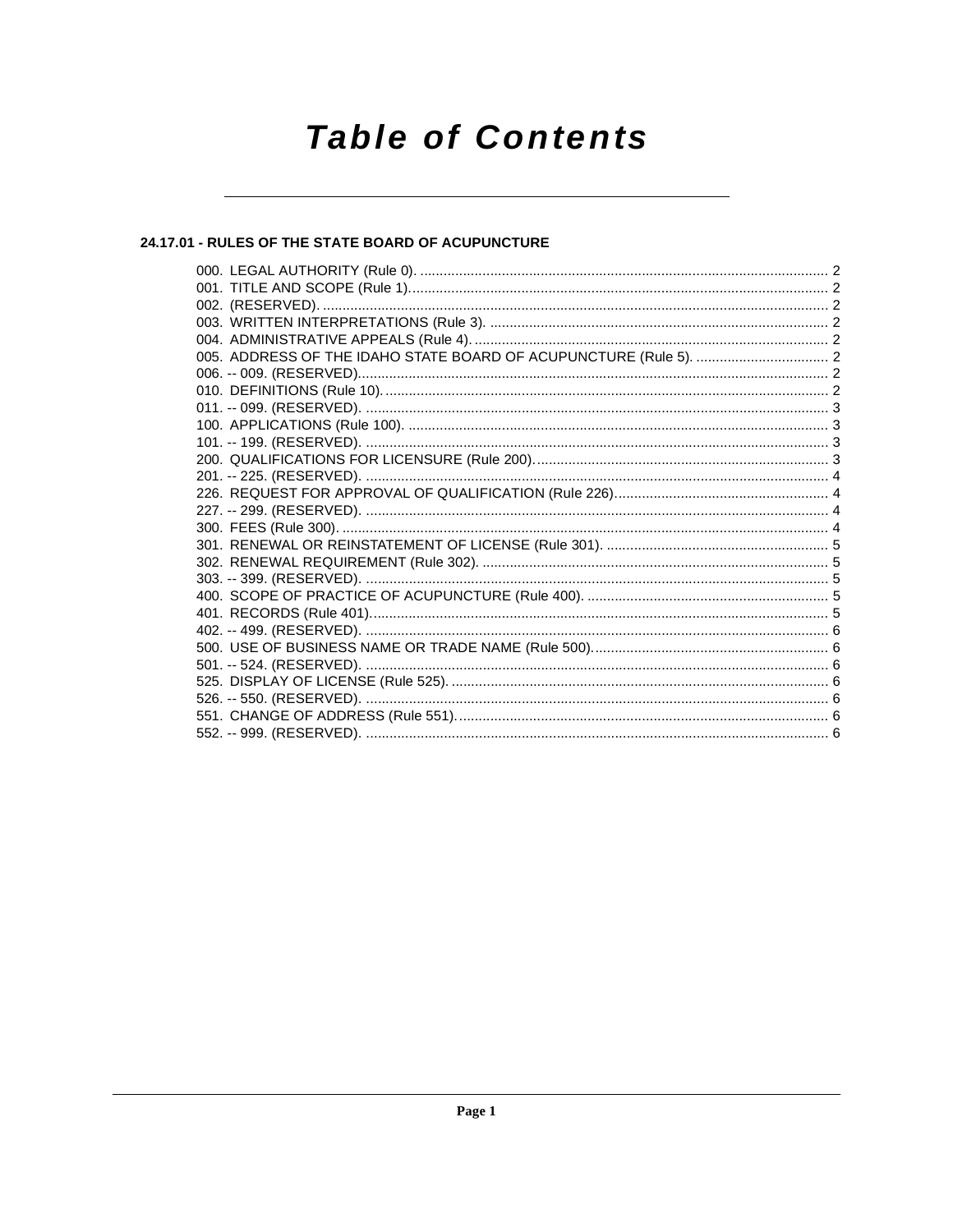#### **IDAPA 24 TITLE 17 Chapter 01**

#### **24.17.01 - RULES OF THE STATE BOARD OF ACUPUNCTURE**

#### <span id="page-1-1"></span><span id="page-1-0"></span>**000. LEGAL AUTHORITY (Rule 0).**

These rules are hereby prescribed and established pursuant to the authority vested in the State Board of Acupuncture by the provisions of Section 54-4705. Idaho Code. (3-10-00) by the provisions of Section  $54-4705$ , Idaho Code.

#### <span id="page-1-2"></span>**001. TITLE AND SCOPE (Rule 1).**

**01. Title**. These rules shall be cited as IDAPA 24.17.01, "Rules of the State Board of Acupuncture".  $(3-10-00)$ 

**02. Scope**. These rules review and establish the minimum requirements for licensure/certification of acupuncturists. (3-10-00)

#### <span id="page-1-3"></span>**002. (RESERVED).**

#### <span id="page-1-4"></span>**003. WRITTEN INTERPRETATIONS (Rule 3).**

The Board may, from time to time, issue written statements pertaining to the interpretation of the rules of this chapter. Such interpretations, if any, shall be available for public inspection and copying, at cost, in the main office of the Bureau of Occupational Licenses. (3-10-00) Bureau of Occupational Licenses.

#### <span id="page-1-5"></span>**004. ADMINISTRATIVE APPEALS (Rule 4).**

Administrative Appeals shall be governed by the Administrative Procedure Act, Title 67, Chapter 52, Idaho Code.  $(3-10-00)$ 

#### <span id="page-1-6"></span>**005. ADDRESS OF THE IDAHO STATE BOARD OF ACUPUNCTURE (Rule 5).**

Bureau of Occupational Licenses, Owyhee Plaza, 1109 Main St., Suite 220, Boise, ID 83702. (3-30-01)

<span id="page-1-7"></span>**006. -- 009. (RESERVED).**

#### <span id="page-1-8"></span>**010. DEFINITIONS (Rule 10).**

<span id="page-1-14"></span><span id="page-1-11"></span><span id="page-1-10"></span>**01. Board**. The State Board of Acupuncture as prescribed in Section 54-4704, Idaho Code. (3-10-00)

**02. Technician Certificate**. The category of license granted to a qualified applicant who meets the requirements pursuant to Section 54-4708, Idaho Code. (3-30-01)

**03. Certification**. The category of license granted to a qualified applicant who meets the requirements to Section 54-4707, Idaho Code. (3-30-01) pursuant to Section 54-4707, Idaho Code.

**04. License**. Any license, certification or technician certificate issued to a qualified applicant pursuant to IDAPA 24.17.01, "Rules of the State Board of Acupuncture," promulgated by the Board, permitting said applicant to practice acupuncture in the state of Idaho. (3-10-00)

<span id="page-1-13"></span>**05. Practitioner**. A person to whom a license, certification or technician certificate has been issued pursuant to Title 54, Chapter 47, Idaho Code. (3-30-01)

<span id="page-1-12"></span>**06.** Licensure/Licensed. The category of license granted to a qualified applicant who meets the ents pursuant to Section 54-4706, Idaho Code. (3-30-01) requirements pursuant to Section 54-4706, Idaho Code.

<span id="page-1-9"></span>**07. Approved Acupuncture Program**. A formal full-time acupuncture educational program that has met the standards of the Accreditation Commission for Acupuncture and Oriental Medicine or an equivalent educational body. An acupuncture program may be established as having satisfied this requirement by obtaining:

 $(3-30-01)$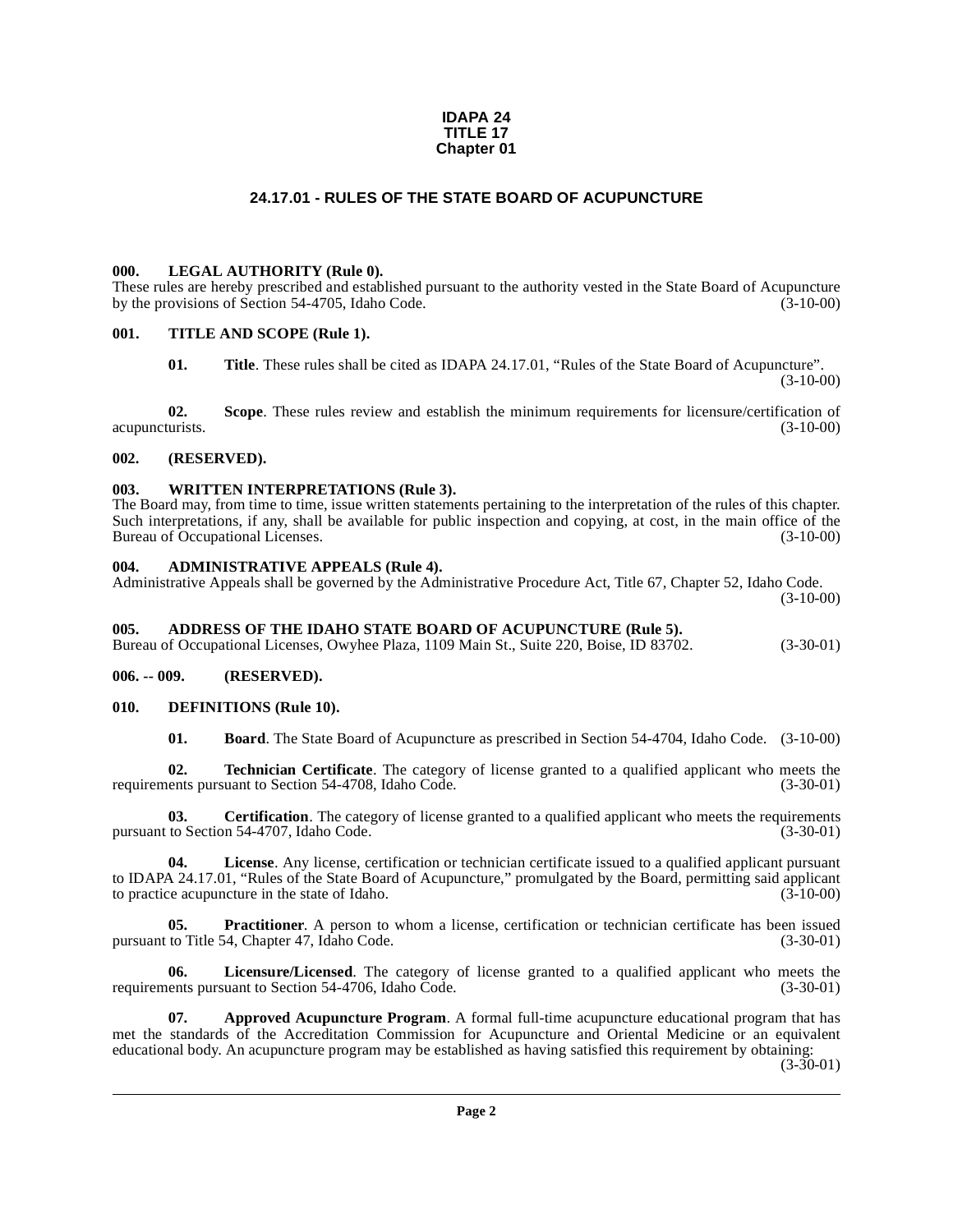#### **IDAHO ADMINISTRATIVE CODE IDAPA 24.17.01 - Rules of the State Bureau of Occupational Licenses**

- **a.** Accreditation; or (3-30-01)
- <span id="page-2-5"></span>**b.** Candidacy for accreditation; or (3-30-01)

**c.** An equivalent evaluation performed by a private, state government, or foreign government agency recognized for that purpose by the NCCAOM (National Certification Commission for Acupuncture and Oriental Medicine) Eligibility Committee. Medicine) Eligibility Committee.

**08. Didactic Course Work**. Educational instruction in acupuncture that is physically obtained in a classroom or laboratory setting, and when such instruction is obtained from, and in the presence of, a person credentialed as a qualified educator of acupuncture. (3-30-01)

**09.** Clinical Practice. Practical experience in acupuncture that is physically obtained in a health care n order to meet the minimum requirements for licensure or certification. (3-30-01) facility in order to meet the minimum requirements for licensure or certification.

#### <span id="page-2-0"></span>**011. -- 099. (RESERVED).**

#### <span id="page-2-4"></span><span id="page-2-1"></span>**100. APPLICATIONS (Rule 100).**

Applications for licensure, certification and technician certificate shall be on forms to be prepared and approved by the Board. (3-10-00) the Board.  $(3-10-00)$ 

#### <span id="page-2-2"></span>**101. -- 199. (RESERVED).**

#### <span id="page-2-6"></span><span id="page-2-3"></span>**200. QUALIFICATIONS FOR LICENSURE (Rule 200).**

**01.** Requirements For Licensure. Applicants for licensure shall submit a complete application, fee, and official certified documentation of either: (3-30-01) required fee, and official certified documentation of either:

<span id="page-2-8"></span>**a.** Successful completion of the requirements to be a candidate for NCCAOM certification; or (3-30-01)

**b.** Graduation from an approved formal full-time acupuncture program of at least one thousand seven hundred twenty-five (1,725) hours of entry-level acupuncture education which includes a minimum of one thousand<br>(1000) hours of didactic course work and five hundred (500) clinical hours practice: and (3-30-01)  $(1000)$  hours of didactic course work and five hundred  $(500)$  clinical hours practice; and

**c.** Successful completion of an acupuncture internship, or other equivalent experience as approved by the Board; and (3-30-01) the Board; and  $(3-30-01)$ 

**d.** Receipt of a passing grade on an NCCAOM Acupuncture certification examination; or (3-30-01)

**e.** Other demonstration of proficiency as uniformly required by the Board for other similarly qualified ts for licensure; and (3-30-01) applicants for licensure; and

**f.** Successful completion of a Blood Borne Pathogen course and comprehensive examination that ates clean needle techniques and OSHA procedures and requirements. (3-30-01) incorporates clean needle techniques and OSHA procedures and requirements.

<span id="page-2-7"></span>**02.** Requirements For Certification. Applicants for certification shall submit a complete application, fee and official certified documentation of either: (3-30-01) required fee and official certified documentation of either:

Successful completion of the requirements for full membership of the American Academy of the International Academy of Medical Acupuncture. Inc.: or (3-30-01) Medical Acupuncture or fellowship of the International Academy of Medical Acupuncture, Inc.; or

**b.** Successful completion of a minimum of one hundred (100) hours of didactic course work, two hundred (200) hours of practice as a certified technician over a one (1) year period, twenty-five (25) case studies; and  $(3-30-01)$ 

**c.** Receipt of a passing grade on a board approved examination that measures minimum competency;<br>(3-30-01) or  $(3-30-01)$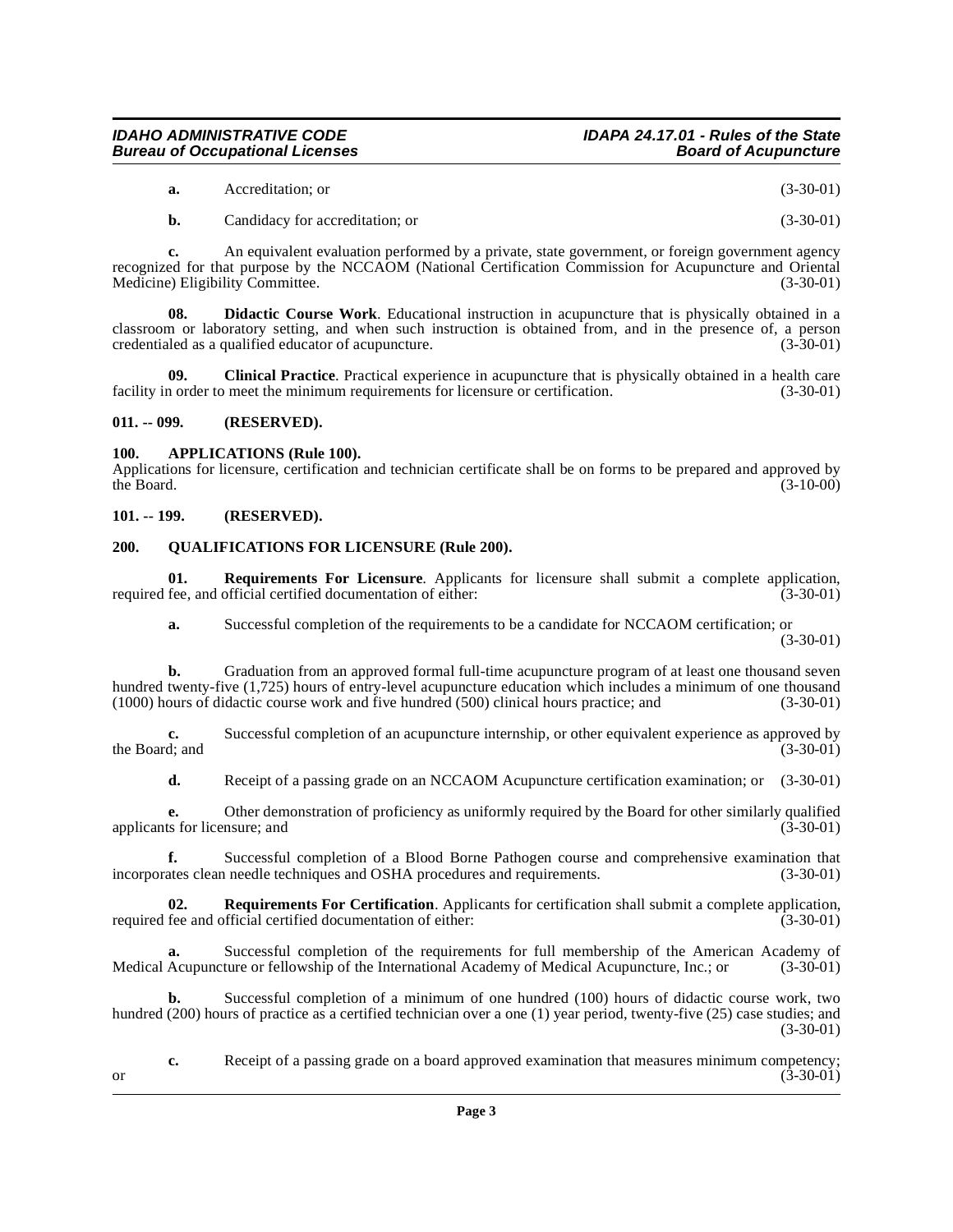**d.** Other demonstration of proficiency as uniformly required by the Board for other similarly qualified ts for certification: and  $(3-10-00)$ applicants for certification; and

**e.** Successful completion of a Blood Borne Pathogen course and comprehensive examination that ates clean needle techniques and OSHA procedures and requirements. (3-30-01) incorporates clean needle techniques and OSHA procedures and requirements.

<span id="page-3-9"></span>**03. Requirements For Acupuncture Technician Certificate**. Applicants for Acupuncture technician Certificate shall submit a complete application, required fee, and official certified documentation of either: (3-30-01)

**a.** Successful completion of the requirements for clinical technician certificate from the International y of Medical Acupuncture, Inc.; or Academy of Medical Acupuncture, Inc.; or

**b.** Successful completion of a minimum of one hundred (100) hours of didactic course work within cademic year: and (3-30-01) one  $(1)$  academic year; and

**c.** Successful completion of a Blood Borne Pathogen course and comprehensive examination that ates clean needle techniques and OSHA procedures and requirements; and  $(3-30-01)$ incorporates clean needle techniques and OSHA procedures and requirements; and

**d.** Receipt of a passing grade on a board approved examination leading to an Acupuncture Technician Certificate, or other demonstration of proficiency as may be uniformly required for other similarly qualified applicants as approved by the Board.  $(3-30-01)$ 

#### <span id="page-3-0"></span>**201. -- 225. (RESERVED).**

#### <span id="page-3-8"></span><span id="page-3-1"></span>**226. REQUEST FOR APPROVAL OF QUALIFICATION (Rule 226).**

<span id="page-3-5"></span>**01.** Course Review. A person or entity may request approval of a course of study in acupuncture that will be offered to qualify applicants for a credential to practice acupuncture. The request shall include a complete description of the required hours, scope and extent of academic and other training and clinical experience offered through the course along with appropriate supporting documentation and course materials. The request shall also designate whether approval is sought for compliance with standards for licensure, certification or technician certificate. (3-10-00) certificate. (3-10-00)

**02. Individual Qualification**. An applicant may request approval of his individual qualification for licensure or certification in acupuncture. The request shall include a complete description of the number of hours, scope and extent of academic and other training and clinical experience the individual has received along with available supporting documentation. The request shall also designate whether qualification is sought for licensure, certification or technician certificate. A demonstration of proficiency or examination may be required as a part of the determination of the individual's qualification. (3-10-00)

#### <span id="page-3-2"></span>**227. -- 299. (RESERVED).**

#### <span id="page-3-6"></span><span id="page-3-3"></span>**300. FEES (Rule 300).**

**01. Application Fee**. Application fee for any original license or certification – two hundred fifty dollars (3-30-01)  $(3-30-01)$  (3-30-01)

<span id="page-3-7"></span><span id="page-3-4"></span>

| 02.           | <b>Original License Fee.</b>                                                   | $(3-30-01)$ |
|---------------|--------------------------------------------------------------------------------|-------------|
| а.            | Original license fee - two hundred fifty dollars (\$250).                      | $(3-10-00)$ |
| b.            | Original fee for Certification - two hundred fifty dollars (\$250).            | $(3-30-01)$ |
| $c_{\bullet}$ | Original fee for Technician Certification - one hundred fifty dollars (\$150). | $(3-30-01)$ |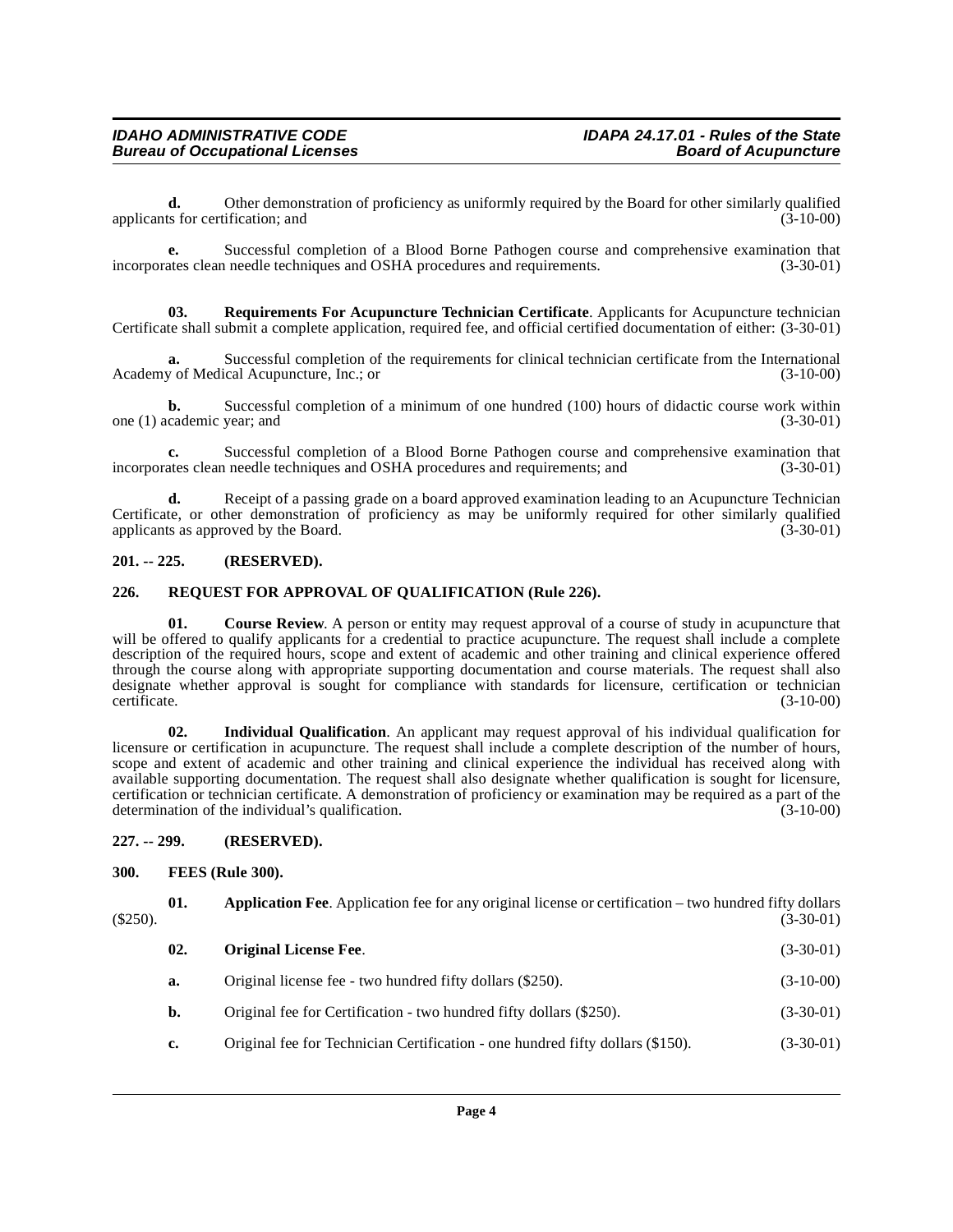**IDAHO ADMINISTRATIVE CODE IDAPA 24.17.01 - Rules of the State Bureau of Occupational Licenses** 

<span id="page-4-8"></span><span id="page-4-6"></span>

| 03. | <b>Annual Renewal Fee.</b>                                                                  | $(3-10-00)$ |
|-----|---------------------------------------------------------------------------------------------|-------------|
| a.  | Annual renewal fee for Licensure – two hundred fifty dollars $(\$250)$ .                    | $(3-10-00)$ |
| b.  | Annual renewal fee for Certification – two hundred fifty dollars $(\$250)$ .                | $(3-10-00)$ |
| c.  | Annual renewal fee for Technician Certification – one hundred fifty dollars $(\$150)$ .     | $(3-10-00)$ |
| 04. | <b>Inactive License.</b> Inactive license or certification fee $-$ fifty dollars $(\$50)$ . | $(3-30-01)$ |
| 05. | <b>Non-refundable.</b> All fees are non-refundable.                                         | $(3-10-00)$ |

<span id="page-4-10"></span>**06.** Yearly Fees. With the exception of Subsection 300.01 and 300.02 all fees provided under these yearly fees. (3-10-00) rules are yearly fees.

#### <span id="page-4-13"></span><span id="page-4-0"></span>**301. RENEWAL OR REINSTATEMENT OF LICENSE (Rule 301).**

**Expiration Date.** All Acupuncture licenses and certificates expire on June 30th of each year and must be renewed annually on or before July 1st on forms provided by the Board. Licenses and certificates not so<br>renewed will be cancelled in accordance with Section 67-2614. Idaho Code. (3-30-01) renewed will be cancelled in accordance with Section  $67-2614$ , Idaho Code.

<span id="page-4-12"></span>**02. Reinstatement**. Any license or certificate cancelled for failure to renew may be reinstated upon payment of a two hundred fifty dollar (\$250) reinstatement fee and in accordance with Section 67-2614, Idaho Code.  $(3-30-01)$ 

#### <span id="page-4-1"></span>**302. RENEWAL REQUIREMENT (Rule 302).**

<span id="page-4-14"></span><span id="page-4-9"></span><span id="page-4-5"></span>

| 01. | <b>Active Status.</b> Each renewal application must be accompanied by: | $(3-10-00)$ |
|-----|------------------------------------------------------------------------|-------------|
| а.  | The established fee: and                                               | $(3-10-00)$ |
|     | Renewal application.                                                   | $(3-10-00)$ |

**02. Inactive Status**. A practitioner may request in writing to be placed on inactive status and pay the inactive status fee. Such request must be made no later than July 1st, otherwise the license shall be deemed cancelled for failure to renew.

<span id="page-4-7"></span>**03. Definition Of Inactive Status**. "Inactive" status means a holder of an Idaho Acupuncture license which may be made active by paying the renewal application fee. Until payment of said fee, such individual may not practice acupuncture in the state of Idaho. practice acupuncture in the state of Idaho.

#### <span id="page-4-2"></span>**303. -- 399. (RESERVED).**

#### <span id="page-4-15"></span><span id="page-4-3"></span>**400. SCOPE OF PRACTICE OF ACUPUNCTURE (Rule 400).**

The Board recognizes that the practice of acupuncture is widely utilized as a treatment modality and that acupuncture may be appropriately and effectively utilized within various disciplines. The Board also finds that regulation of the scope of practice for practitioners is appropriate to protect the health, safety and welfare of the people of Idaho. Upon being granted a license or certification to practice acupuncture, a practitioner is authorized to provide only acupuncture services and treatments for which that practitioner has been appropriately trained and prepared by Board approved education or practical experience. Information contained within the application or otherwise included in the credential file maintained by the Board for that practitioner shall be prima facie evidence of the practitioner's education and experience. It is the responsibility of the individual practitioner to ensure that the information in his credential file is accurate, complete and supplemented timely. (3-30-01)

#### <span id="page-4-11"></span><span id="page-4-4"></span>**401. RECORDS (Rule 401).**

A practitioner shall keep accurate records of each patient the practitioner treats. The records shall include the name of the patient, the indication and nature of treatment given, and any other relevant data deemed important by the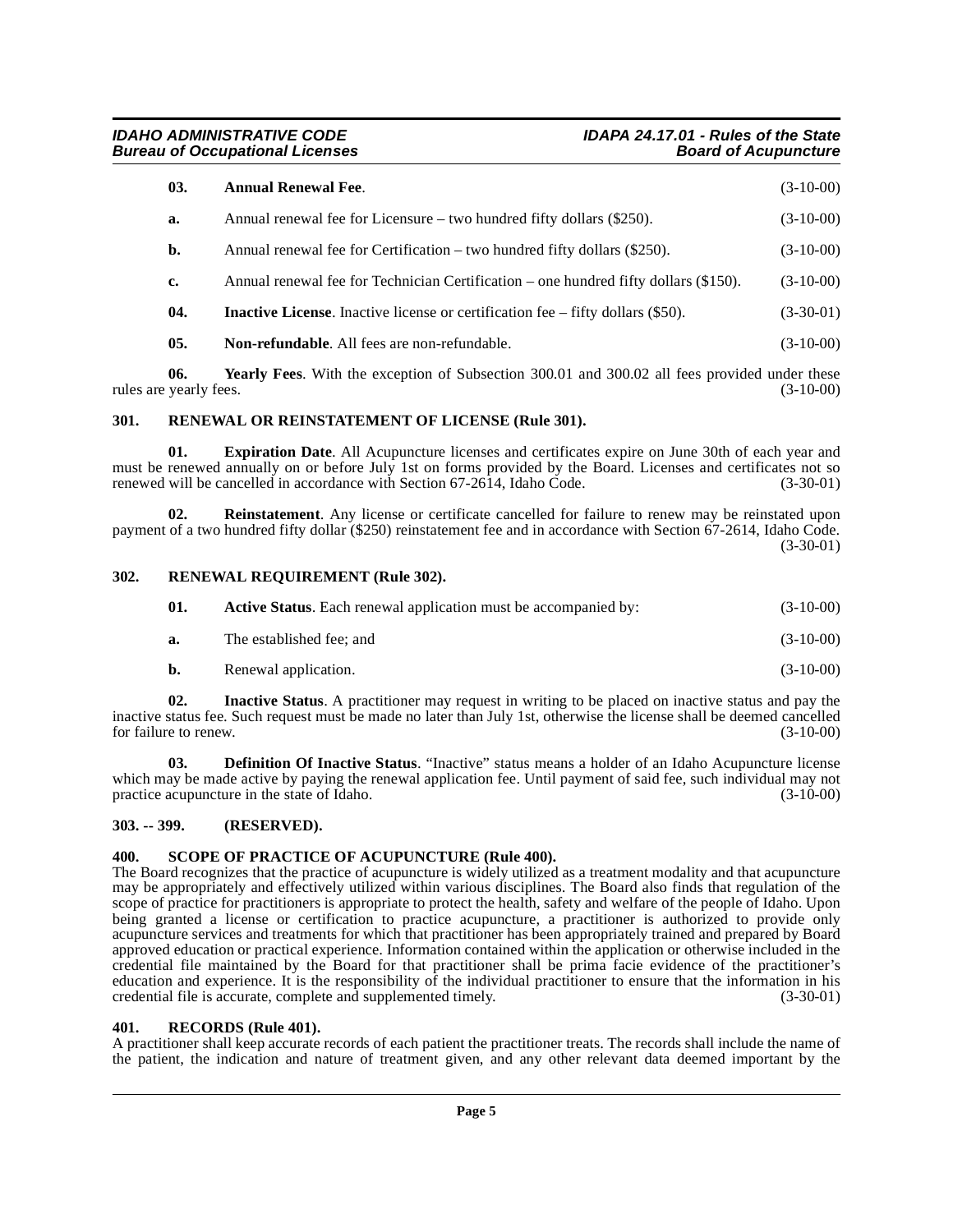### **Bureau of Occupational Licenses**

practitioner. Records shall be kept on file for a minimum of five (5) years and shall be open to inspection at any time by the Board or its duly authorized representative and shall be made available to the patient on request. (3-10-00)

#### <span id="page-5-0"></span>**402. -- 499. (RESERVED).**

#### <span id="page-5-9"></span><span id="page-5-1"></span>**500. USE OF BUSINESS NAME OR TRADE NAME (Rule 500).**

A business name or trade name used by a practitioner shall be registered with the Board within thirty (30) business days from commencement of using such name. days from commencement of using such name.

#### <span id="page-5-2"></span>**501. -- 524. (RESERVED).**

<span id="page-5-8"></span><span id="page-5-3"></span>**525. DISPLAY OF LICENSE (Rule 525).** The license shall be conspicuously displayed in the office of the Practitioner. (3-10-00)

#### <span id="page-5-4"></span>**526. -- 550. (RESERVED).**

<span id="page-5-7"></span><span id="page-5-5"></span>**551. CHANGE OF ADDRESS (Rule 551).**

A practitioner shall notify the Board of any change of address within thirty (30) days of the change. (3-10-00)

<span id="page-5-6"></span>**552. -- 999. (RESERVED).**